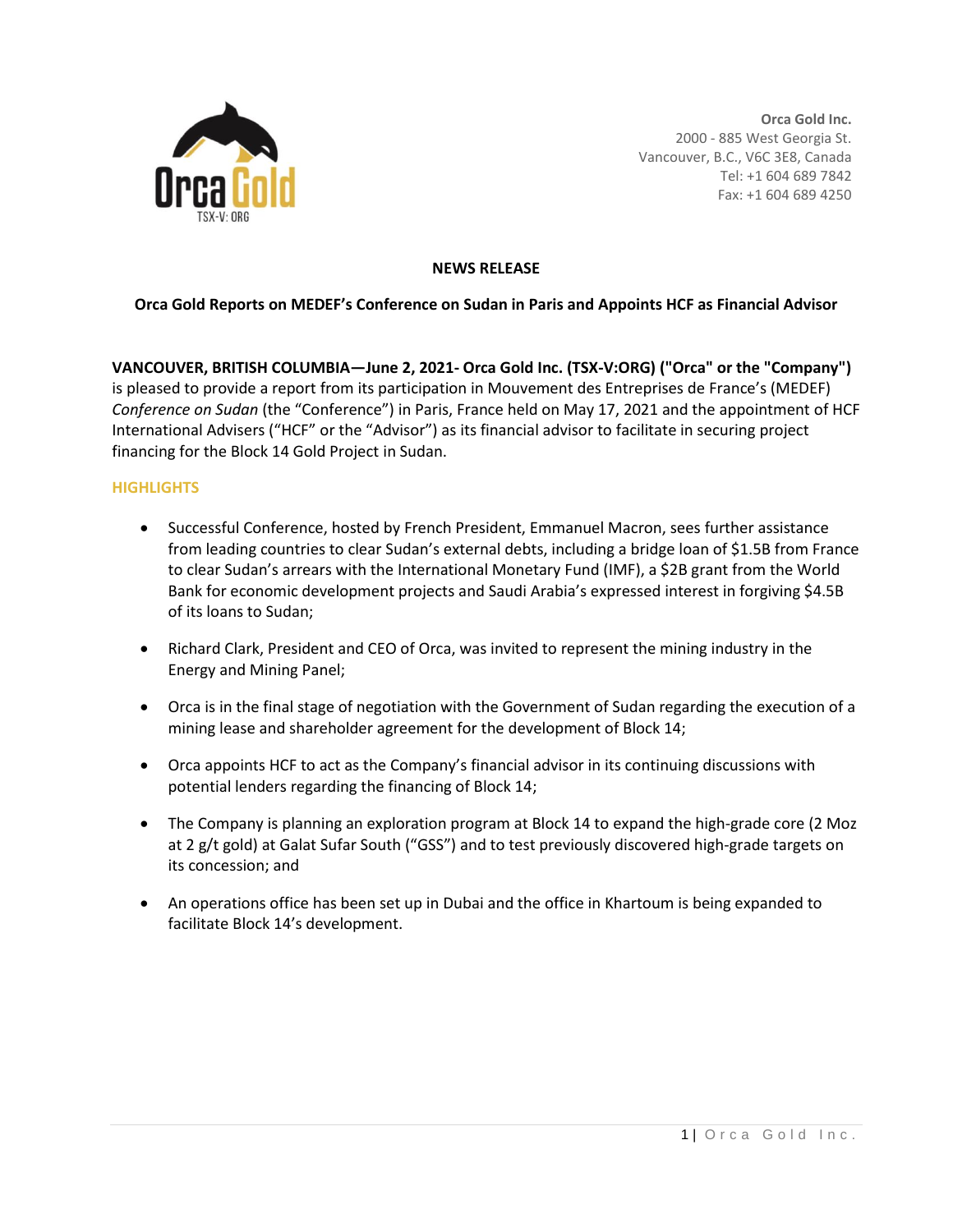#### **DETAILS**

### **MEDEF's Paris Conference on Sudan**

On May 17, 2021, MEDEF held its *Conference on Sudan* in Paris, France and brought together political leaders, banking representatives and corporate executives from different sectors to discuss investment opportunities in Sudan. Organised by French President, Emmanuel Macron, the Conference encouraged private investors to return to Sudan as it emerges from three decades of isolation and rebuilds its shattered economy. President Macron invited Sudan's bilateral creditors to help lighten Sudan's debt burden. Germany and Norway were among the other Paris Club members to join France and US in this effort.<sup>1</sup>

At the conference, the French Government announced its decision to provide a \$1.5B bridge loan to Sudan to settle arrears with the IMF. Saudi Arabia expressed its readiness to forgive \$4.5 billion of its loans to Sudan<sup>2</sup>. Additionally, the World Bank is set to provide the country with a \$2 billion grant for economic development initiatives. UN Secretary-General, António Guterres, urged leading countries to aid Sudan in "consolidating its democratic transition, rebuild its economy and deliver sustainable peace and development for all its diversity."<sup>3</sup>

Since its designation as a State Sponsor of Terror (SST) was rescinded by the U.S., Sudan has demonstrated resolve to rejoin the international community and the Conference confirmed that major countries globally are ready to support this resolve and invest in Sudan. As well, the private sector represented at the Conference expressed strong interest in Sudan as an emerging market ready to welcome foreign private investment in all sectors of the economy. Richard Clark, President and CEO of Orca Gold Inc., was invited to speak on behalf of the emerging mining industry in Sudan as part of the Energy and Mining segment of the Conference alongside executives from General Electric, Siemens Energy and Baker Hughes – see *Photos in News Release*.

"We have been quiet but very busy and effective since Sudan came off the SST list," commented Richard Clark, President & CEO of Orca Gold Inc. "I have made multiple trips to Sudan since the beginning of the year and have forged a strong relationship with the new Cabinet of the government of Sudan. I wish to extend my appreciation and gratitude to his Excellency Dr. Mohamed Bashir Au Numo and his ministerial colleagues for their strong support to date and look forward to working closely with them to advance Block 14 towards production. It was an honor to be invited to attend MEDEF's conference in Paris. I was delighted to see the serious interest in and commitment to political stability and economic growth expressed by both the government and private sectors represented at the Conference. For Orca, the Conference showcased our Block 14 project as the principal mining investment opportunity in Sudan, ready for immediate development and demonstrating extremely strong economics. We are already seeing benefits from this exposure with increased interests in Block 14 as an investment opportunity. We are

<sup>3</sup> <https://news.un.org/en/story/2021/05/1092082>

<sup>1</sup> [https://www.bloomberg.com/news/articles/2021-05-18/sudan-s-economic-resurrection-gets-boost-as](https://www.bloomberg.com/news/articles/2021-05-18/sudan-s-economic-resurrection-gets-boost-as-debt-relief-beckons)[debt-relief-beckons](https://www.bloomberg.com/news/articles/2021-05-18/sudan-s-economic-resurrection-gets-boost-as-debt-relief-beckons)

<sup>2</sup> [https://www.bloomberg.com/news/articles/2021-05-17/sudan-s-60-billion-debt-in-focus-at-paris](https://www.bloomberg.com/news/articles/2021-05-17/sudan-s-60-billion-debt-in-focus-at-paris-investment-meeting)[investment-meeting](https://www.bloomberg.com/news/articles/2021-05-17/sudan-s-60-billion-debt-in-focus-at-paris-investment-meeting)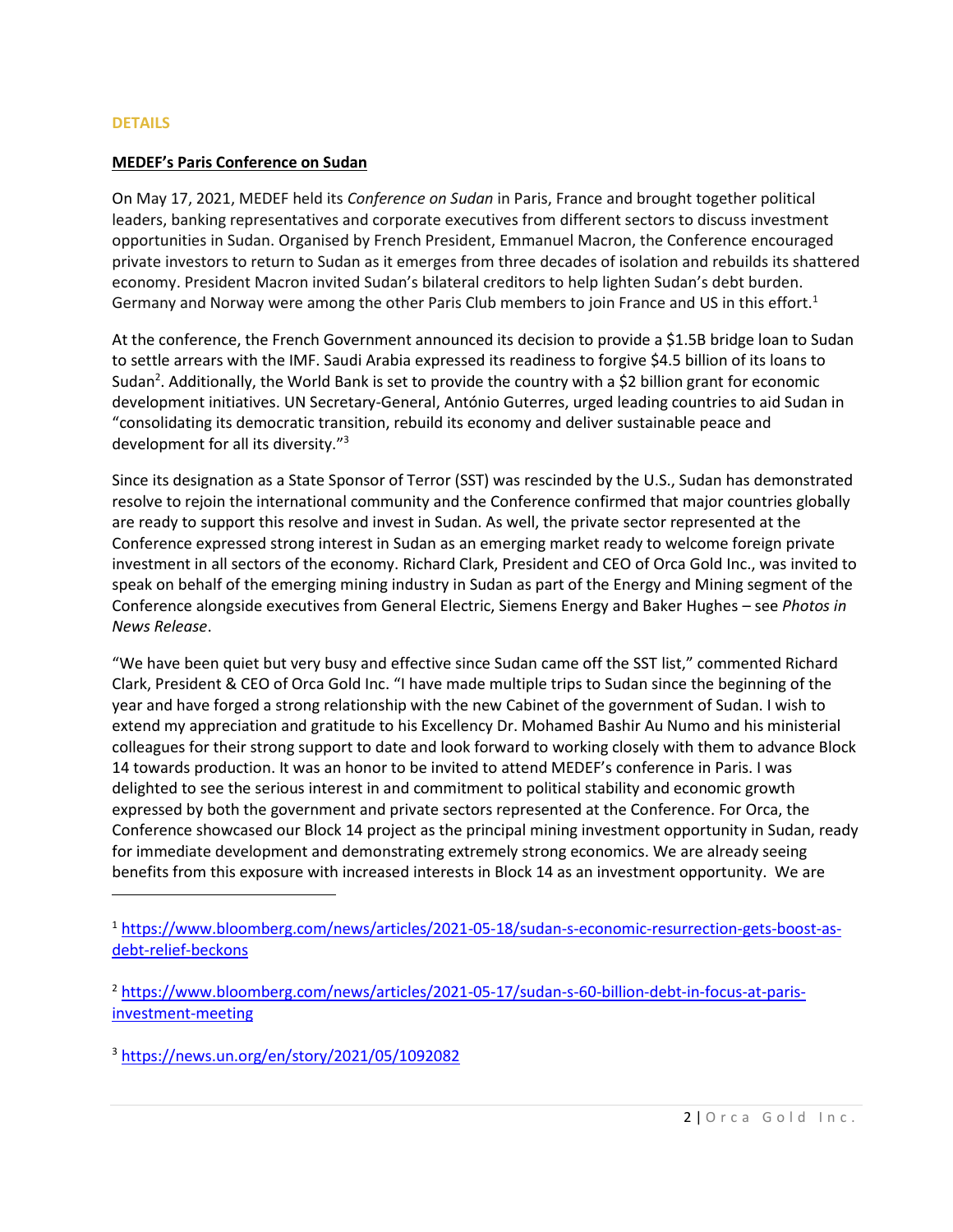looking forward to working with HCF to evaluate the various proposals we have on the table and to work towards securing finance to construct a commercial gold mine at Block 14."

# **Block 14 Gold Project**

The Company is in final discussions with the Government of Sudan towards the signing of a shareholder agreement and issuance of a mining lease for the proposed mine, and at the Paris Conference the Government of Sudan agreed to grant a two-year extension to the Company's exploration license  $(1,000km^2)$ .

Orca is currently planning an exploration program that will include expanding the high-grade core of GSS (2 Moz of 2 g/t gold – see Corporate Investor Presentation) and following up on previously defined targets within the Block 14 exploration license (1,000km<sup>2</sup>) including Area 3A: 20m at 9.90 g/t Au, GSN: 7m at 8.55 g/t Au and Liseiwi: 24m at 3.89 g/t Au, 10m at 15.32 g/t Au.

# **Corporate Update**

Orca Gold DMCC, the Company's new operations office in Dubai, UAE is now in full operation and office expansion in Khartoum is well underway. The office in Dubai will act as a base for Orca's management/operations team as the Company enters construction phase.

Considering burgeoning interests from potential lenders, Orca appoints HCF as a financial advisor to assess financing opportunities and develop the corresponding funding strategy and timetable to achieve mine construction.

Established in 2003, HCF is a leading independent corporate finance advisory boutique based in London, UK. The Advisor has in-depth technical and financial expertise across the natural resources sector and have a strong history of securing funding for metals and mining projects in Africa. HCF has advised on numerous transactions for TSX-listed companies and has completed financing structures totaling more than US\$12 billion.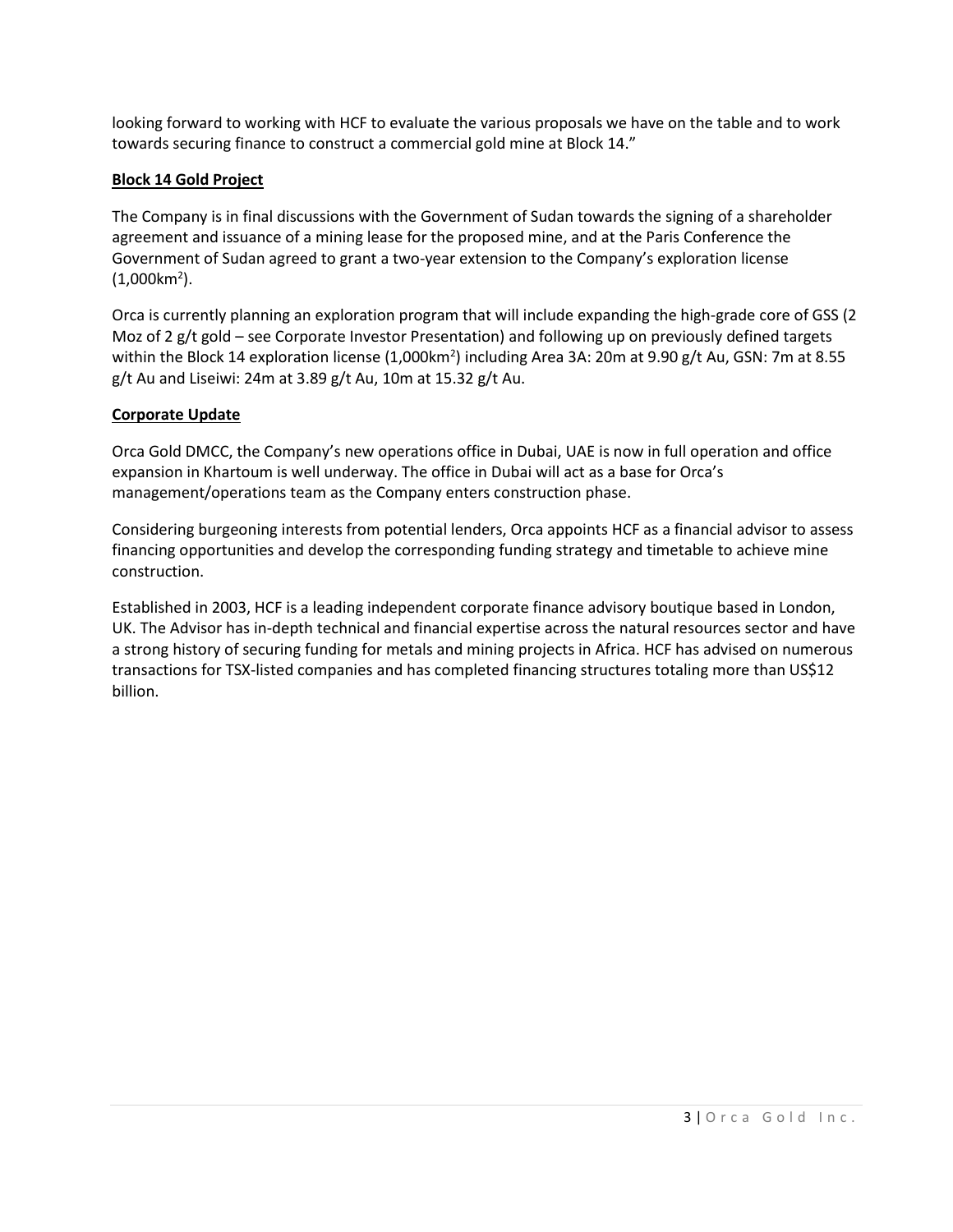**In Photos:** *Richard Clark, President & CEO of Orca Gold, speaking on behalf of the mining industry at MEDEF's Conference on Sudan in Paris, France.*



Rick Clark (second from left), President & CEO of Orca Gold Inc. on the Energy & Mining Panel at MEDEF's International Conference for Sudan in Paris, France.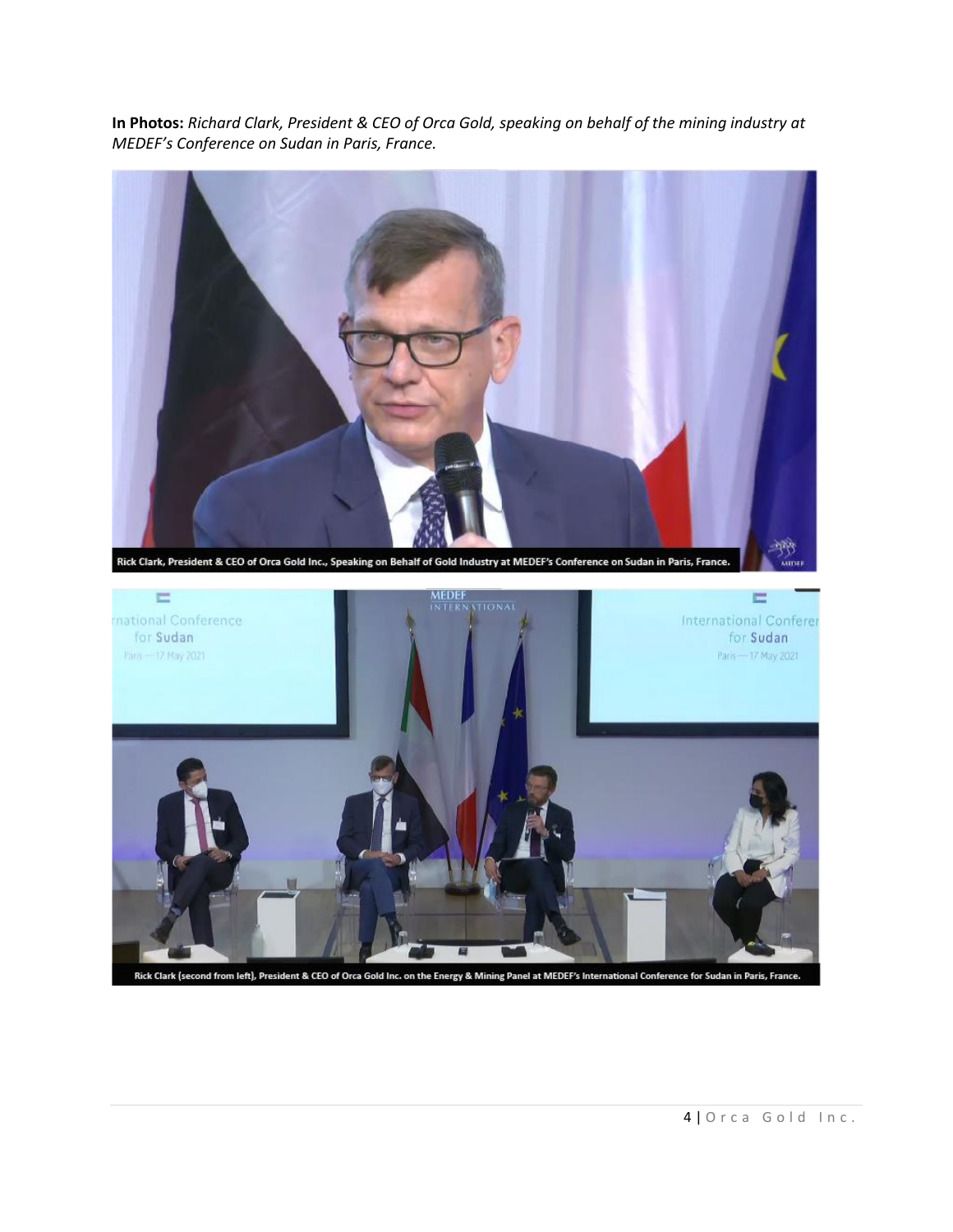On behalf of the Board of Directors,

"Richard P. Clark"

Richard P. Clark| CEO & Director | Orca Gold Inc. | 604.689.7842

## **About Orca Gold Inc.**

**Orca Gold Inc. (TSX-V: ORG)** is a Canadian resource company focused on exploration and development opportunities in North Africa. Led by a board of directors made up of industry experts and a management team with a track record of discovering and building significant mines globally, Orca is developing one of the leading gold projects in Africa. The Company is currently focused on its 70%-owned Block 14 Gold Project in the Republic of the Sudan on which a Feasibility Study was completed in November 2018 and revised in September 2020.

# **For Further Information, Contact:**

Elina Chow VP, Corporate Strategy 416.845.8495 [info@orcagold.com](mailto:info@orcagold.com)

### *Cautionary Statement Regarding Forward-Looking Information*

*Certain information contained in this press release constitutes "forward-looking information", within the meaning of* applicable Canadian and U.S. securities laws. Generally, these forward-looking statements can be identified by the use *of forward-looking terminology such as "plans", "expects" or "does not expect", "is expected", "budget", "scheduled",* "estimates", "forecasts", "intends", "anticipates" or "does not anticipate", or "believes", or variations of such words and phrases or state that certain actions, events or results "may", "could", "would", "might" or "will be taken", "occur", "be achieved" or "has the potential to". The forward-looking information contained herein is provided for the purpose of *assisting readers in understanding management's current expectations and plans relating to the future. Readers are cautioned that such information may not be appropriate for other purposes.*

Forward-looking statements contained in this press release may include statements regarding the use of proceeds, the closing of the Private Placement, the future operating or financial performance of the Company and the financial metrics reported in our feasibility study, which involve known and unknown risks and uncertainties which may not prove to be accurate. Actual results and outcomes may differ materially from what is expressed or forecasted in these forwardlooking statements. Such statements are qualified in their entirety by the inherent risks and uncertainties surrounding future expectations. Among those factors which could cause actual results to differ materially are the following: the requirement for regulatory approvals; enhanced uncertainty in global financial markets as a result of the current COVID-*19 pandemic; unquantifiable risks related to government actions and interventions; stock market volatility; regulatory* restrictions; that the Feasibility Study may not represent a viable development option for Block 14 and that the assumptions set out therein (particularly with respect to the economics of Block 14) may prove to be untrue or inaccurate; that actual Mineral Reserves and Resources at Block 14 and the grades thereof may be less or different in nature than those contained in the Feasibility Study; that the Company may not meet the production estimates set out in the Feasibility Study; that the life of mine at Block 14 may be shorter than anticipated; that the Company may not receive the necessary permits on time, or at all; risks related to cost overruns and the changes of the cost of inputs; that the development and mining of Block 14 may experience delays and may not proceed on the expected timeline, or at all; that the Company may develop Block 14 in a different manner than is set forth in the Feasibility Study and other risk factors listed from time to time in our reports filed with Canadian securities regulators on SEDAR at [www.sedar.com.](http://www.sedar.com/) The forward-looking statements included in this press release are made as of the date of this press release and the